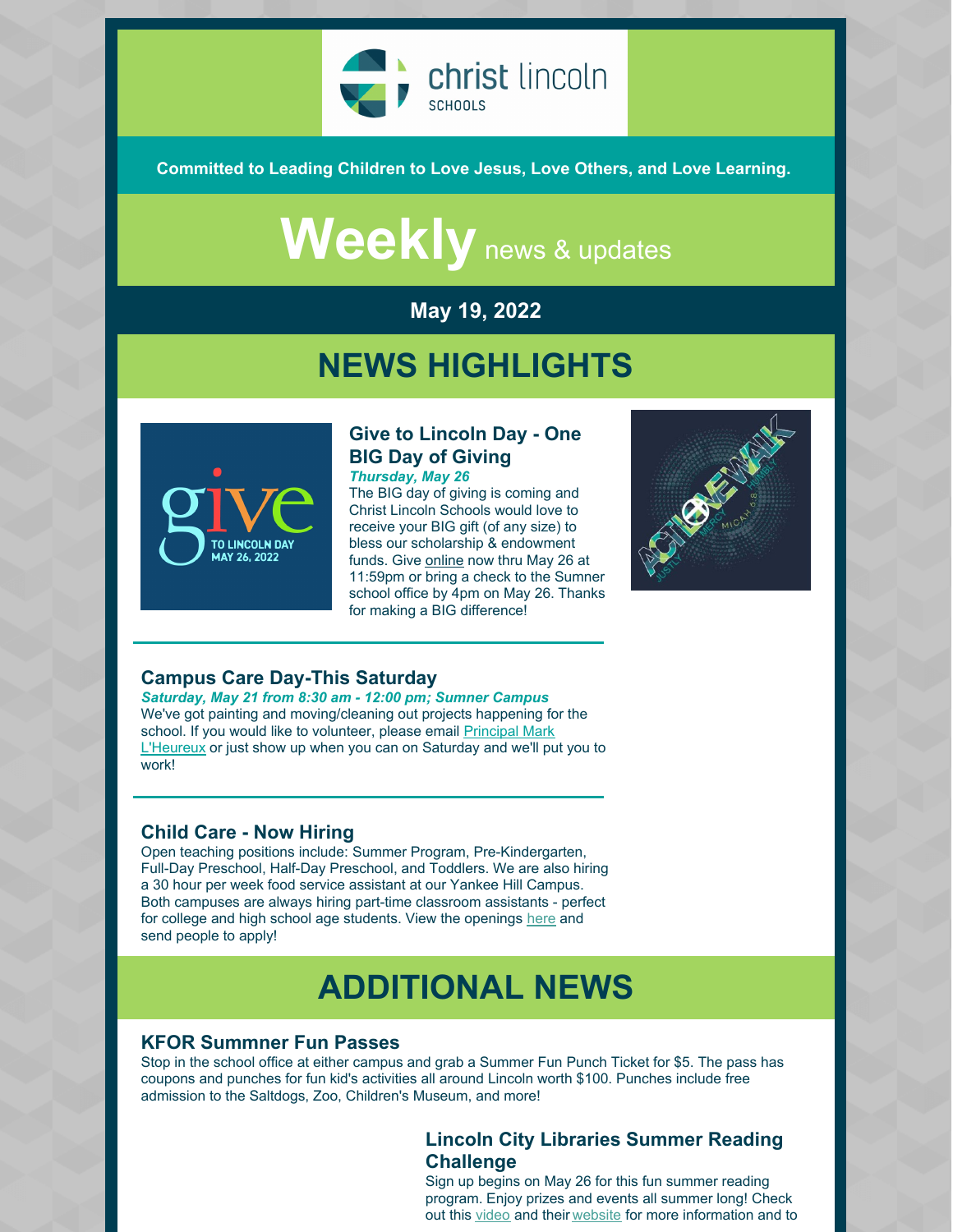

register.

#### **Nebraska Summer Food Program**

Check out Nebraska's Summer Food Service Program. The program which provides free summer meals to kids and teens (ages  $1 - 18$ ) may be available in your area at select locations. The meals help ensure children continue to receive nutritious meals when school is out for the summer. There are many open su[m](https://www.fns.usda.gov/meals4kids)mer meal sites throughout the state of Nebraska. Call 2-1-1 or text FOOD to 877-877. Visit the USDA [Site](https://www.education.ne.gov/NS/SFSP/) or the NE Site to learn more. Get updates via Twitter at [#NESummerMeals](https://www.fns.usda.gov/meals4kids) and the Nebraska Department of Education-Nutrition Services' Facebook page.

## **ELEMENTARY NEWS**

**Elementary Upcoming Dates:** Happy Summer!

#### **Elementary Parent Survey** *Complete by Friday, May 20*

It's that time to ask for your valuable feedback to help us continue to serve our families and students well. Please complete this short [survey](https://docs.google.com/forms/d/e/1FAIpQLSfMOpwcyF0BwdplLIYtqx7v8RfaTUHoAmgnCi8IO2-Exg0-0g/viewform?usp=sf_link) and let us know how we are doing!



#### **Teaching Staff Updates**

Amelia Phillips, Betty Messing, and Faith Lakamp will not be returning for the 2022-23 school year. We recognize and appreciate the work of these great teachers, as they have truly been a blessing to the students and staff of Christ Lincoln Schools.

We are thrilled to welcome these new teachers to our staff: Rachel Wood-4th Grade, Emily Kohl-3rd Grade, and Sara Fahleson-1st Grade. An email was sent on May 17 from the office with more information on these new additions to our teaching staff.

#### **Uniform Changes Coming Next Year**

Beginning in the 2022-23 school year, we will be adding the addition of navy blue bottoms, along with khaki, to our uniform line up. Dennis Uniform will also be offering some new fabric and styles of pants - an athletic fabric in shorts & pants and a stretch fabric. Some new items have already been added to the Dennis [Uniform](https://www.dennisuniform.com/collections/pln/grade-K,gender-Girls) site and the navy items will all be added by May 25. You will also be allowed to purchase navy bottoms at others stores, just as we have done the khaki in the past. Watch for more updates soon! Here is a guide to [purchasing](https://files.constantcontact.com/bce746ff501/12b6e7f8-2986-4126-a852-1037bbce5e39.pdf) uniform pieces from Dennis Uniform. They will also have a sale on June 3 & 4 - more details to follow.

### **CHILD CARE NEWS**

#### **Child Care Upcoming Dates:**

May 20 - No SA Care for CLS students May 23 & 24 - No SA Care for CLS students May 25 - Summer Program begins at Sumner May 26 & 27 - No SA Care at Yankee Hill May 30 - CLOSED Memorial Day May 31 - Summer Program Begins at Yankee Hill

#### **Sumner Campus School Age Parents**

*Friday, May 20 - No Care for School Age children Wednesday, May 23 & 24 - No Care for School Age children Wednesday, May 25 - Summer Program begins.* Christ Lincoln Elementary students will not have School Age care available May 20, 23 & 24 as staff will need time to transition for the Summer Program.

#### **Yankee Hill Campus School Age Parents**

*Thursday-Friday, May 26-27 - No Care for School Age children Tuesday, May 31 - Summer Program begins*

#### **Memorial Day**

*Monday, May 30* Christ Lincoln Child Care (both campuses) will be CLOSED Monday, May 30 in observance of Memorial Day. Take care when traveling!